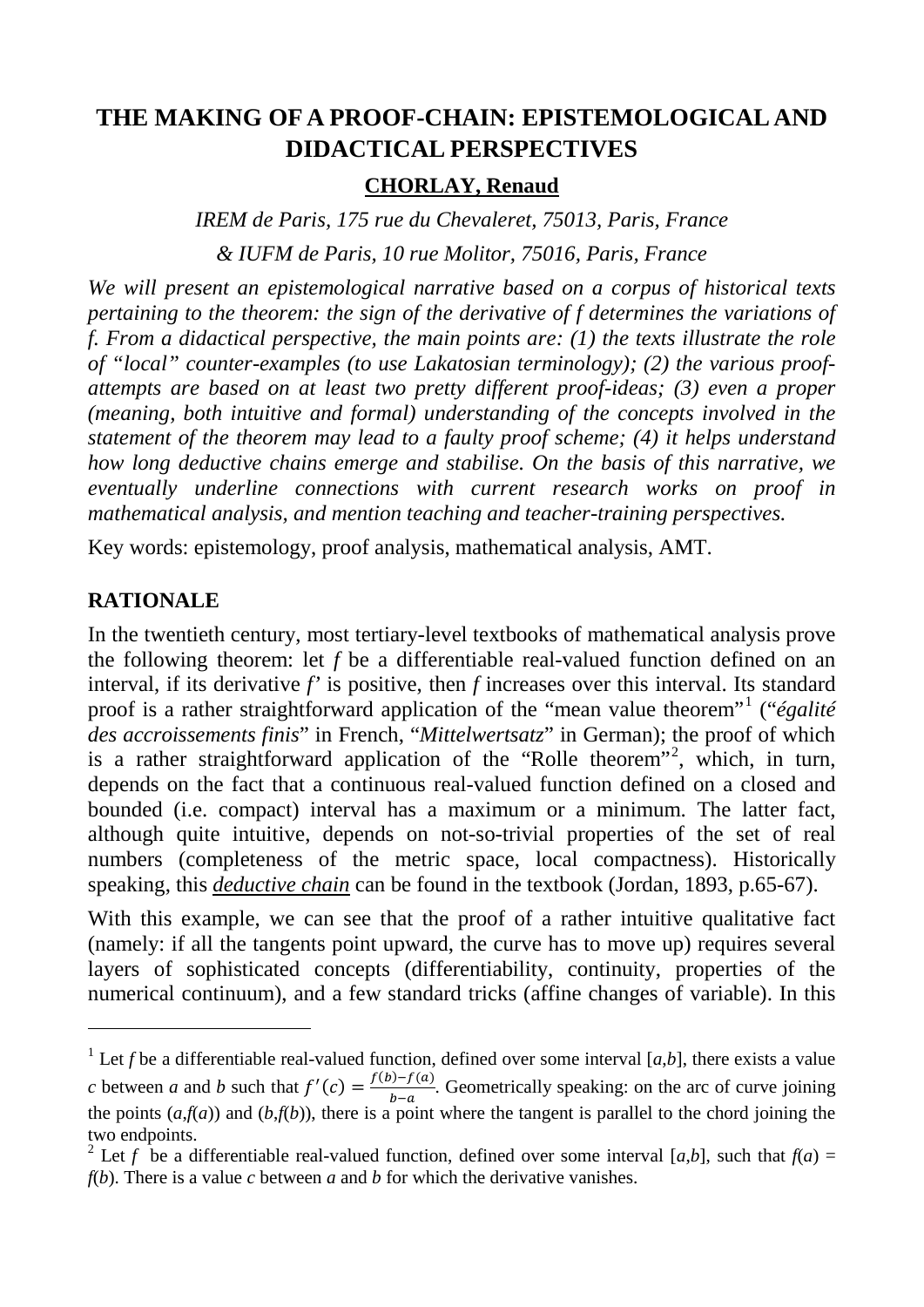paper, we will present some of the proofs given, over the  $19<sup>th</sup>$  century, either of this mathematical fact, or of some key points in its proof; and some instances of critical proof-analysis.

We must stress the fact that this paper is not a work in the history of mathematics, but a work of an *epistemological* nature *based* on a historical corpus. The corpus consists of documents that we selected and translated into English (from the French or German languages). For lack of space, only part of the corpus can be presented here (for a more comprehensive presentation, see (Chorlay, 2012)). Quite a few works in maths education research have focused on similar issues (for recent examples: (Arsac & Durand-Guerrier, 2005), (Barrier, 2009)): our goals are (1) to make this new corpus available to this community of researchers; (2) to compare what this corpus helps document with current research perspectives on proof in mathematical analysis; and (3) to point to potential uses in a teaching or teacher-training context.

## **LAGRANGE'S PROOF (1806)**

Let us quote the beginning of Lagrange's proof

*A function which vanishes when the variable vanishes, will, as the variable increases positively, have finite values of the same sign as that of its derived function; or of the opposite sign if the variable increases negatively, as long as the values of the derived function keep the same sign and do not become infinite.*

(...) Let us consider the function  $f(x + i)$ , whose general development is

$$
f(x) + if'(x) + \frac{i^2}{2!}f''(x) + \cdots
$$

As we saw in the former lesson, the form of the development may be different for some specific values of *x*; but we saw that, as long as  $f'(x)$  is not infinite, the first two terms of the expansion are exact; and that the other terms will, consequently, contain powers of *i* greater than the first, so that we shall have

$$
f(x + i) = f(x) + i[f'(x) + V],
$$

V being a function of x and *i*, which vanishes when  $i = 0$ .

So, since V vanishes when *i* vanishes, it is clear that, should *i* be made to increase from zero through imperceptible degrees, the value of V would also increase from zero by imperceptible degrees, either positively or negatively, up to a certain point, after which it may decrease; consequently, one will always be able to assign to *i* a value such that the corresponding value of  $V$  – regardless of the sign – is less than any given quantity, and that for lesser values of *i*, the values of V are also lesser.

Let D be a given quantity, which may be chosen as small as one pleases; one can always assign to *i* a value so small that the values of V are bounded by the limits D and –D; so, since we have

$$
f(x + i) = f(x) + i[f'(x) + V],
$$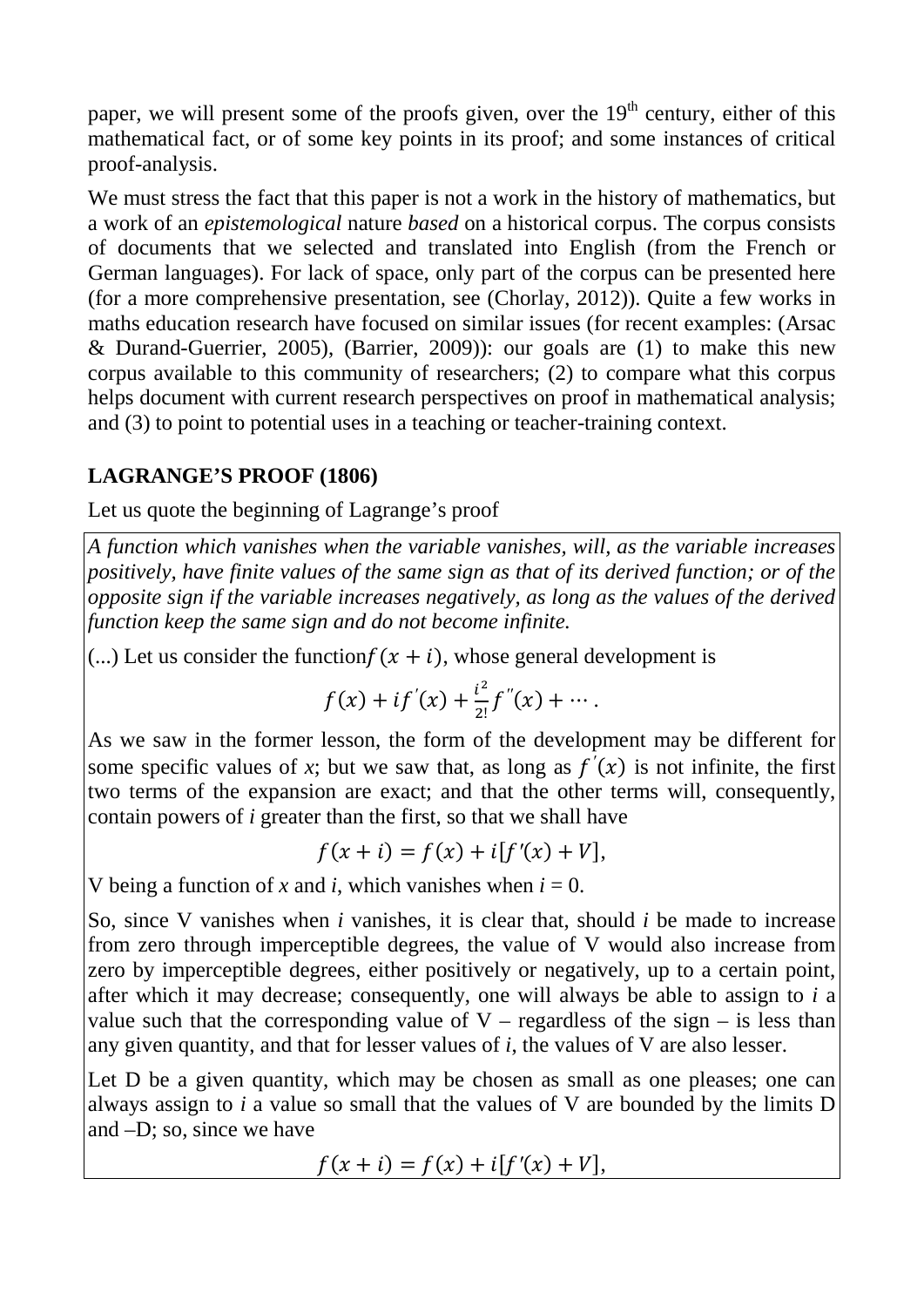| It follows that the quantity $f(x + i) - f(x)$ will be bound by these two |                   |                           |
|---------------------------------------------------------------------------|-------------------|---------------------------|
|                                                                           | $i[f'(x) \pm D].$ | (Lagrange, 1884, p.86-89) |

In this passage, we can see that Lagrange also had a proper numerical understanding what the value of the derivative at a given point represents, and that he did interpret limits as relationships of dependence between inequalities. For instance, he rephrased "V being a function of *x* and *i*, which vanishes when  $i = 0$ " as "one will always be able to assign to  $i$  a value such that the corresponding value of  $V$  – regardless of the  $sign - is less than any given quantity (...)$ .

In the part of the proof which we omitted (see (Chorlay, 2012) for a more comprehensive translation), Lagrange applied the above inequalities for *x*-values of type  $x+i$ ,  $x+2i$ , ...,  $x+(n-1)i$ , determined an upper bound for the sum, then passed to the limit. In spite of the fact that the theorem Lagrange set out to prove is correct, and that the proof relied on a correct numerical understanding of the derivative construed as a limit, something does not sound right in the proof: a critical reader may spot hidden uniformity assumptions (namely: uniform derivability), and circular chains of dependent quantities (see (Barrier, 2009) for a detailed analysis of very similar cases, and (Ferraro & Panza, 2012) for recent historical work on Lagrange).

## **CAUCHY'S PROOF (1823)**

-

Problem. Assuming that the function  $y = f(x)$  is continuous relative to x in the neighborhood of specific value  $x = x_0$ , one asks whether the function increases or decreases as from this value, as the variable itself is made to increase or decrease.

Solution. Let ∆*x*, ∆*y* denote the infinitely small and simultaneous increments of variables *x* and *y*. The  $\Delta y/\Delta x$  ratio has limit  $dy/dx = y'$ . It has to be inferred that, for very small numerical values of  $\Delta x$  and for a specific value  $x_0$  of variable *x*, ratio ∆*y*/∆*x* is positive if the corresponding value of *y'* is positive and finite. (…)

This being settled, let's assume function  $y = f(x)$  remains continuous between two given limits  $x = x_0$  and  $x = X$ . If variable x is made to increase by imperceptible degrees from the first limit to the second one, function *y* shall increase every time its derivative, while being finite, has a positive value. (Cauchy, 1823, p.37)

Unlike Lagrange, Cauchy defined the derivative as a limit; just like Lagrange, he was able to derive proper numerical conclusions from this numerical conception of the derivative. So what makes his argument so different from Lagrange's ? Actually, they do not have the exact same understanding of what the *conclusion* to be reached is; both have implicit definitions<sup>[3](#page-2-0)</sup> of what it is for a function to be increasing, but their definitions do not match exactly. Lagrange's definition is closer to the one we find in today's textbook: a real valued function defined over some interval I is an increasing

<span id="page-2-0"></span> $3$  We could use the notion of "in-action definitions" (Ouvrier-Buffet, 2011). For a more detailed analysis of Cauchy's proof, see (Chorlay, 2007).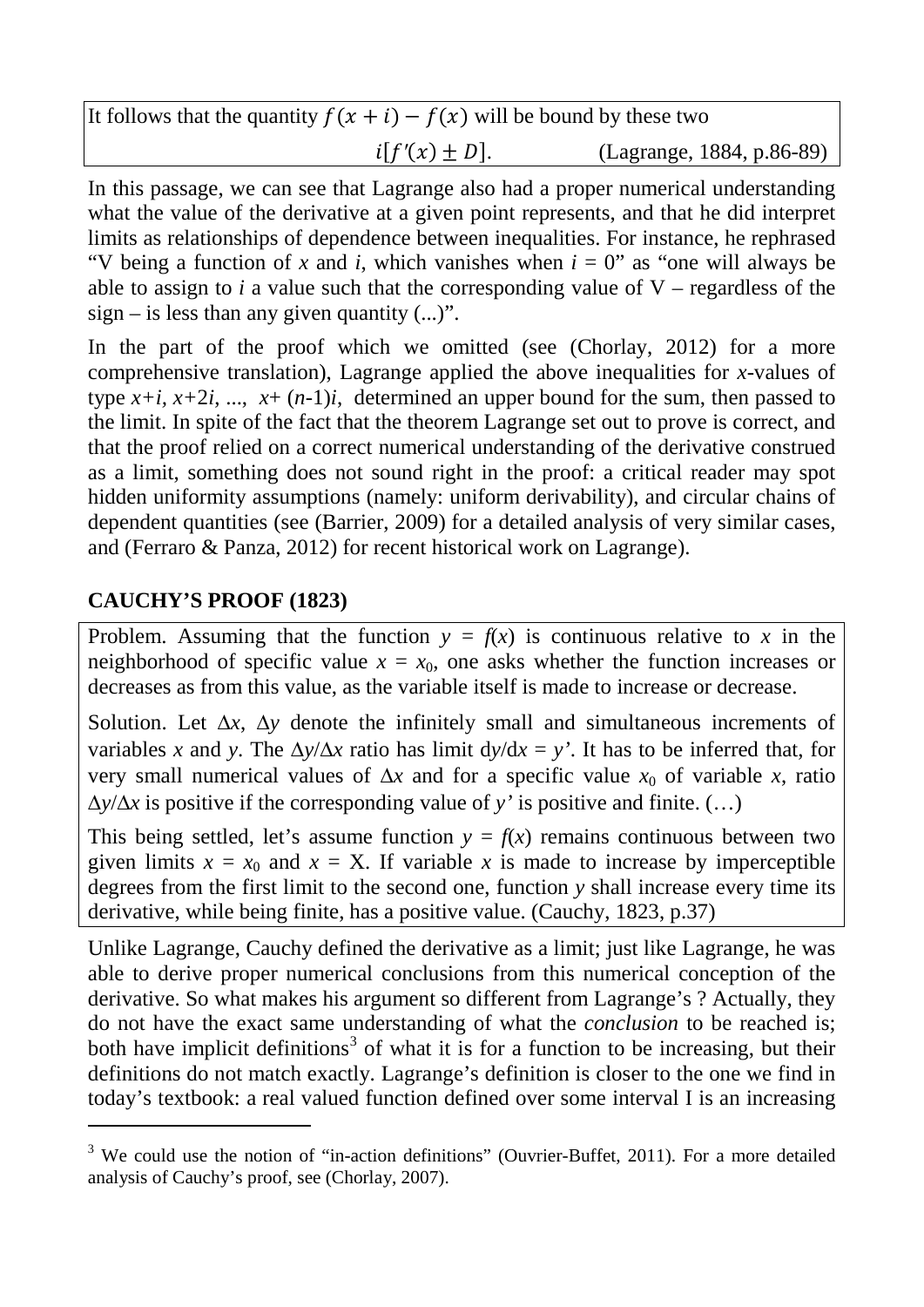function if, *a* and *b* being any elements of I,  $a < b$  implies  $f(a) < f(b)$ . Lagrange's (implicit) definition reads slightly differently, since he compared the values of *f* at 0 and at any other *given* value.

Cauchy's implicit definition of an increasing function can be rephrased as follows: a real-valued function *f* defined over some interval I is an increasing function if, *a* being any element of I, there is a neighbourhood  $N_a$  of a such that, for any x in  $N_a$ , the order between  $f(a)$  and  $f(x)$  is the same as that between *a* and *x*. Lagrange's definition is global, point-wise, and refers to two (arbitrarily, independently) given points; Cauchy's definition is one in which some local property holds in the neighbourhood of every (arbitrarily) given point. It can be shown – but it takes a little work – that both definitions are actually equivalent from a mathematical viewpoint<sup>[4](#page-3-0)</sup>. However, they differ significantly, both from an epistemological viewpoint (in which, for instance, the difference between local and global properties are put to the fore), and from a cognitive viewpoint (Chorlay, 2007).

The fact that both definitions coincide from a mathematical viewpoint does not imply that proving that the first holds involves the same kind (and amount) of work than proving that the second holds. The information we start with (sign of the derivative) being of the everywhere-local-type, a mere rephrasing of the hypotheses leads to Cauchy's definition of increasing functions, hence to the conclusion. Reaching Lagrange's conclusion involves patching up local pieces of information to reach global conclusions, an endeavour which the modern reader knows to be usually tricky.

## **BONNET'S PROOF (IN J.-A. SERRET'S TEXTBOOK, 1868)**

-

Theorem I.- Let  $f(x)$  be a function of x which remains continuous for values of x *between two given limits, and which, for these values, has a well-determined derivative f'(x). If*  $x_0$  *and X denote two values of x between these same limits, the following*  $\frac{f(X)-f(x_0)}{x}$  $\frac{(1-f(x_0))}{x-x_0} = f'(x_1)$ , *will hold, with*  $x_1$  *a value between*  $x_0$  *and* X. Indeed, the ratio  $\frac{f(X)-f(x_0)}{x-x_0}$  $x-x_0$ has, by hypothesis, a finite value; and, if *A* denotes this value, we will have  $[f(X) - AX] - [f(x_0) - Ax_0] = 0.$ Let  $\varphi(x)$  denote the function of *x* defined by the formula (2)  $\varphi(x) = [f(x) - Ax] - [f(x_0) - Ax_0],$ then, from equality (1),  $\varphi(x_0) = 0, \ \varphi(X) = 0$ ,

<span id="page-3-0"></span><sup>&</sup>lt;sup>4</sup> One must nevertheless stress the fact that if the Cauchy property holds at one given point  $x = a$ , it does not imply that the function is increasing in any neighbourhood of *a*. Consider  $x + 10x^2 \sin(1/x)$ in the neighbourhood of 0.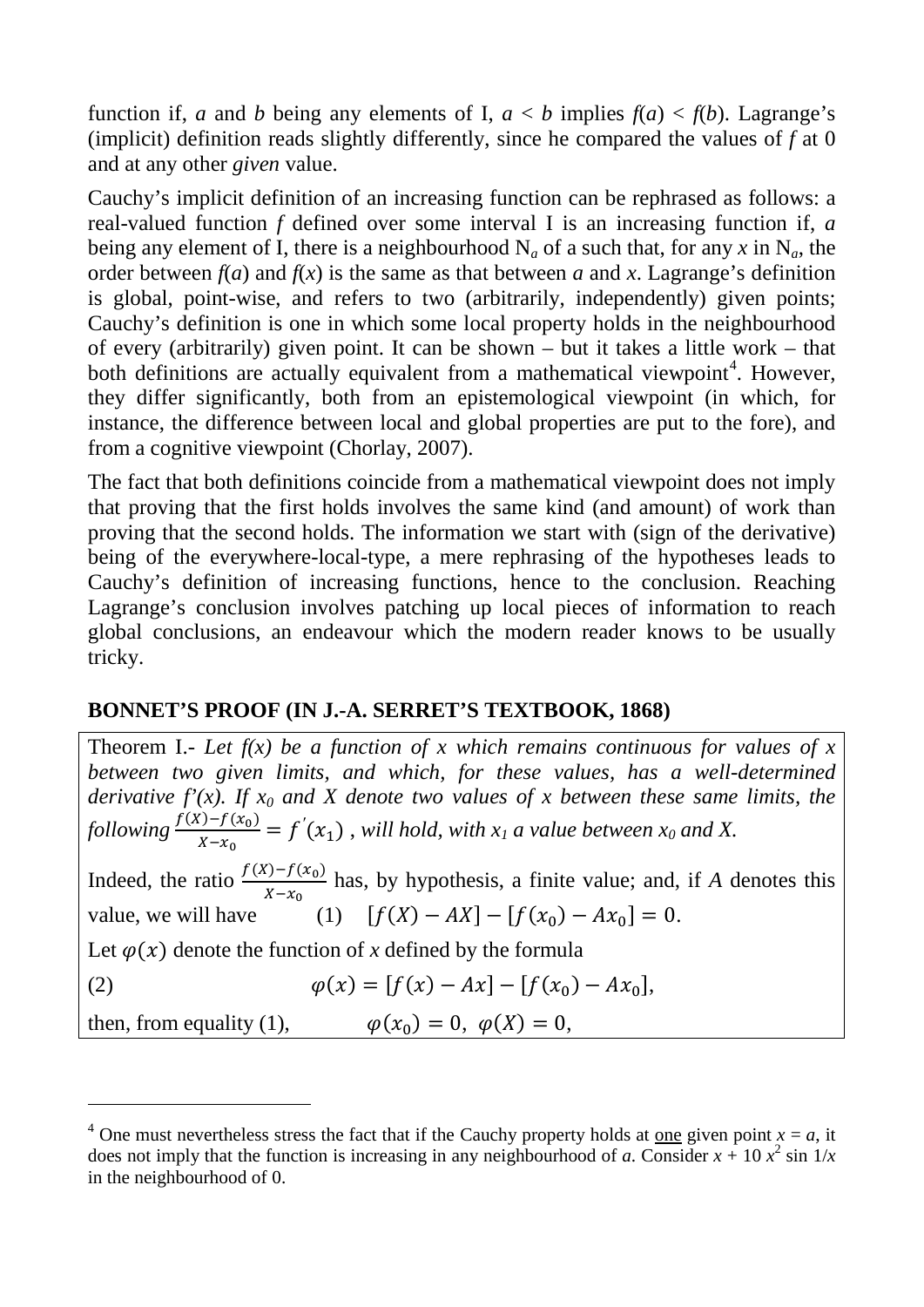so that  $\varphi(x)$  vanishes for  $x = x_0$  and for  $x = X$ . Let us assume, for instance, that  $X > x_0$ , and let *x* increase from  $x_0$  to *X*; at first, the value of  $\varphi(x)$  is zero. If we assume that this function is not everywhere zero, for values of x between  $x_0$  and X, it will have to either begin to increase, thus taking on positive values, or begin to decrease, thus taking on negative values; be it from  $x = x_0$ , or from some other value of x between  $x_0$ and *X*. If these values are positive, since  $\varphi(x)$  is continuous and vanishes for  $x = X$ , it is obvious that there will be a value  $x_1$  between  $x_0$  and X such that  $\varphi(x_1)$  is greater than or equal to the neighbouring values  $\varphi(x_1 - h)$ ,  $\varphi(x_1 + h)$ , *h* being an arbitrarily small quantity.

[Serret then proved that  $\varphi'(x_1) = 0$ , by a well-known argument; and stressed that this proof idea is Ossian Bonnet's]

(...) Theorem III.- If the derivative  $f'(x)$  of function  $f(x)$  remains finite for all the *values of x between the limits*  $x_0$ , *if*  $X > x_0$ , *and if x is made to increase from*  $x_0$  *to* X, *the function f(x) will increase as long as the derivative f'(x) will not be negative, and it will decrease as long as f'(x) will not be positive.*

Indeed, since *x* lies between  $x_0$  and *X*, the ratio  $\frac{f(x \pm h)-f(x)}{h}$  $\pm h$ has  $\lim_{x \to \infty} f'(x)$ , which is a finite quantity; so it will of the same sign as that of the limit, for values of *h* between zero and some sufficiently small positive quantity  $\varepsilon$ . Consequently, for these values of *h*, the following will hold

$$
f(x - h) < f(x) < f(x + h)
$$
 if  $f'(x)$  is > 0,  
and  $f(x - h) > f(x) > f(x + h)$  if  $f'(x)$  is < 0.

Thus, the function  $f(x)$  will increase, as from any value of x for which  $f'(x)$  is  $> 0$ ; and decrease, as from any value of *x* for which  $f'(x)$  is < 0. (Serret, 1900, p.17-22)

In this passage, Serret introduced Bonnet's proof of the mean value theorem, a proof idea which relied on an affine change of variable and the vanishing of the derivative at a local extremum. The existence of the extremum is not proved (at least when one compares with later rewritings of this proof), but made obvious in the *narrative* style which is so typical of the first half of the  $19<sup>th</sup>$  century.

Strikingly, Serret did not use the mean value theorem to establish the relationship between the sign of *f'* and the variations of *f*; he relied on Cauchy's argument, hence on Cauchy's notion of functional variation.

## **PROOF-ANALYSIS AND REGRESSIVE ANALYSIS**

#### **Proof-analysis: the role of uniform convergence**

We identified in Lagrange's proof a flaw which can be described in several ways: implicit assumption of uniform differentiability; failure to notice that some variable is dependent on some other, while trying to consider the limit of second while leaving the first fixed; exchange, without due caution, of two limiting processes. The same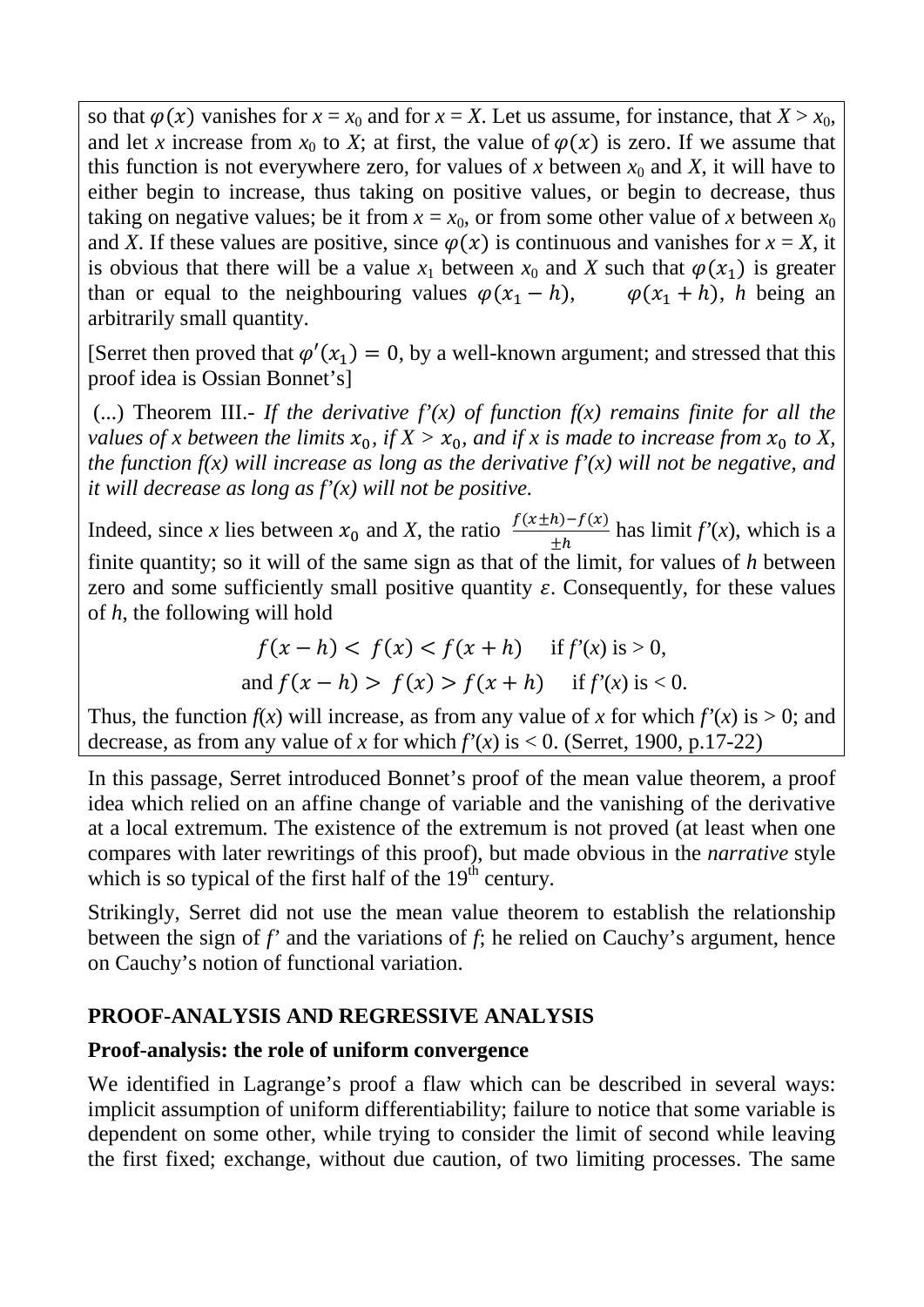flaws were common to most proofs in analysis which dealt with the numerical aspect of functions (as opposed to formal aspects) (Dugac 2003) (Chorlay 2012).

At this point, one could choose to focus on texts where the new concepts of uniform convergence/continuity were first expressed with full clarity (Dugac 2003). Instead, we would like to stress the interest of texts which criticized faulty proofs, or spotted hidden lemmas. For now, let us quote just one excerpt from the correspondence between Hoüel and Darboux<sup>[5](#page-5-0)</sup>. In this passage (dated Jan. 1875), Darboux comments on the standard argument he read in the drafts of Hoüel's textbook:

Here is where I find fault with your reasoning, which no one deems rigorous any more. When setting

$$
\frac{f(x+h)-f(x)}{h}-f'(x)=\varepsilon,
$$

 $\varepsilon$  is a function of the two variables *x* and *h* which tends to zero when, leaving *x* fixed, *h* vanishes. But if *x* and *h* vary, as in your proof; even more, if every new subdivision  $x_1 - x_0$  generates new  $\varepsilon$  quantities, I cannot see anything clearly any more, and your proof becomes only seemingly rigorous. (...) You could get out of this predicament in one of two ways, 1. By changing proofs altogether, which I advise you to do. 2. By proving that if a function always admits a derivative between  $x_0$  and  $x_i$ , one can find a quantity *h* such that for all values of *x* between  $x_0$  and  $x_i$ , and all values  $x_0$  and  $h_1$ of *h* less than some limit value, one has

$$
\frac{f(x+h)-f(x)}{h}-f'(x)<\varepsilon,
$$

where  $\varepsilon$  has a value which is fixed but chosen as small as one wishes; which is difficult<sup>[6](#page-5-1)</sup>. (Gispert, 1983, p.99-100)

#### **Regressive analysis: the role of the existence theorem for extrema**

A critical mind might object to Bonnet's proof of the mean value theorem that it depends on the existence of a maximum or a minimum, an existence which is implicitly taken for granted. It seems clear that if the function is piece-wise monotonous (as seems to be assumed in the text), it will indeed admit either a local maximum or a local minimum; but a differentiable function needs not be piece-wise monotonous, as the ever useful example  $f(x) = x^2 \sin \frac{1}{x}$ shows.

In fact, the existence of a maximum can be grounded without piece-wise monotony, or continuous differentiability, as Weierstrass established, for instance in his 1878 lectures on the theory of functions. The following passage has nothing to do *a priori* with calculus. It comes after the construction of the set of real numbers **R** (or, more

-

<span id="page-5-0"></span><sup>5</sup> This correspondence was published in (Gispert, 1983). It was discussed in (Balacheff, 1987).

<span id="page-5-1"></span><sup>&</sup>lt;sup>6</sup> The fact that, if the derivative is continuous, then  $\frac{f(x+h)-f(x)}{h}$  does tend to  $f'(x)$  *uniformly* on every closed and bounded interval was proved, for instance, in the second edition of Jordan's textbook (Jordan, 1893, p.68).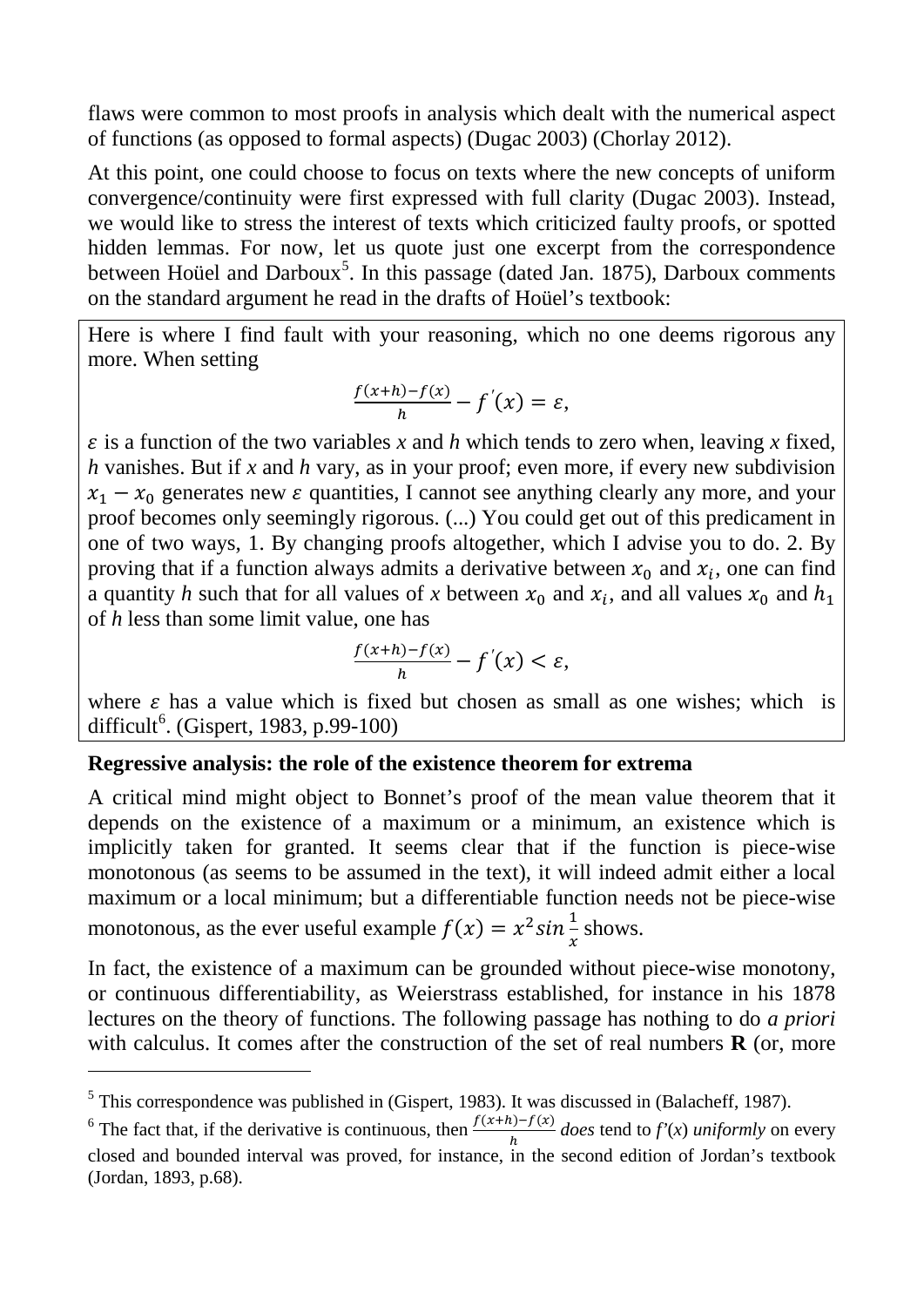precisely,  $\overline{\mathbf{R}} = [-\infty, +\infty]$  starting from rational numbers. Weierstrass derived the existence theorem for extrema as a consequence of a very general and abstract theorem, proved using nested intervals (we quote the theorem but skip the proof):

Let a value *y* correspond to every point  $(x_1, ..., x_n)$  of some domain; then *y* is also a variable quantity, hence has a lower and an upper bound; let *g* denote it. Then, there exists at least one point in the *x*-domain (that point needs not belong to the defined domain), with the following property: if we consider however small a neighbourhood of that point, and consider the values of *y* corresponding to that *x*-domain, then these values of *y* also have an upper bound, this upper bound being exactly *g*. Similarly for the lower bound.

(...) One is commonly faced with the question: among the values taken on by some magnitude, is there a maximum or a minimum (maximum or minimum in the absolute sense). Let *y* be a continuous function of *x*,  $y = f(x)$ . Here, *x* must remain between two given limits *a* and *b*. In which circumstances is there a maximum and a minimum for *y* ? There is an upper bound for *y*. According to our proposition, there must be some point  $x_0$  in the *x*-domain such that the upper-bound of the values of *y* for *x* between  $x_0 - \delta$  and  $x_0 + \delta$  is also *g*. Point  $x_0$  either lies inside *a*...*b*, or on its border  $(x_0 = a$ , or  $x_0 = b$ ).

In the first case,  $f(x_0)$  is a maximum. Indeed,  $f(x_0)$  must be equal to *g*: for  $f(x)$   $f(x_0)$  can be made as small as we wish, by choosing an adequately small  $|x-x_0|$ ; on the other hand, since *x* lies between  $x_0 - \delta$  and  $x_0 + \delta$ ,  $f(x)$  can be chosen arbitrarily close to *g*; hence  $f(x_0) = g$ . (If we had  $f(x_0) = g+h$ , we would have  $f(x) - f(x_0) = f(x) - f(x)$  $g - h$ , and  $f(x)$  could not come arbitrarily close to *g* if *h* was not 0).

If  $x_0$  coincided with either *a* or *b*, then we could only claim that  $f(a)$  (resp.  $f(b)$  is a maximum if  $f(x)$  was continuously at *a* (resp. *b*) as well. (Weierstrass, 1988, p.91-92)

#### **DIDACTICAL PERSPECTIVES**

#### **Epistemological summary**

First, let us attempt to summarize the pretty intricate network of definitions, proofideas (or proof-germs (Downs & Mamona-Downs, 2010)), proof-techniques, and proof-analyses displayed in this sample of texts. What follows constitutes an *epistemological narrative*.

At least two *definitions* of what it means for a real-valued function to "increase" can be found in the  $19<sup>th</sup>$ -century: a point-wise and global definition which can be found in Lagrange; a definition that relies on an everywhere-valid local property, which can be found in Cauchy. If we stick to Cauchy's definition, then the proof of the theorem about the relationship between the sign of *f'* and the variations of *f* is pretty trivial. If we want to reach the Lagrange-style conclusion, then much more work is needed,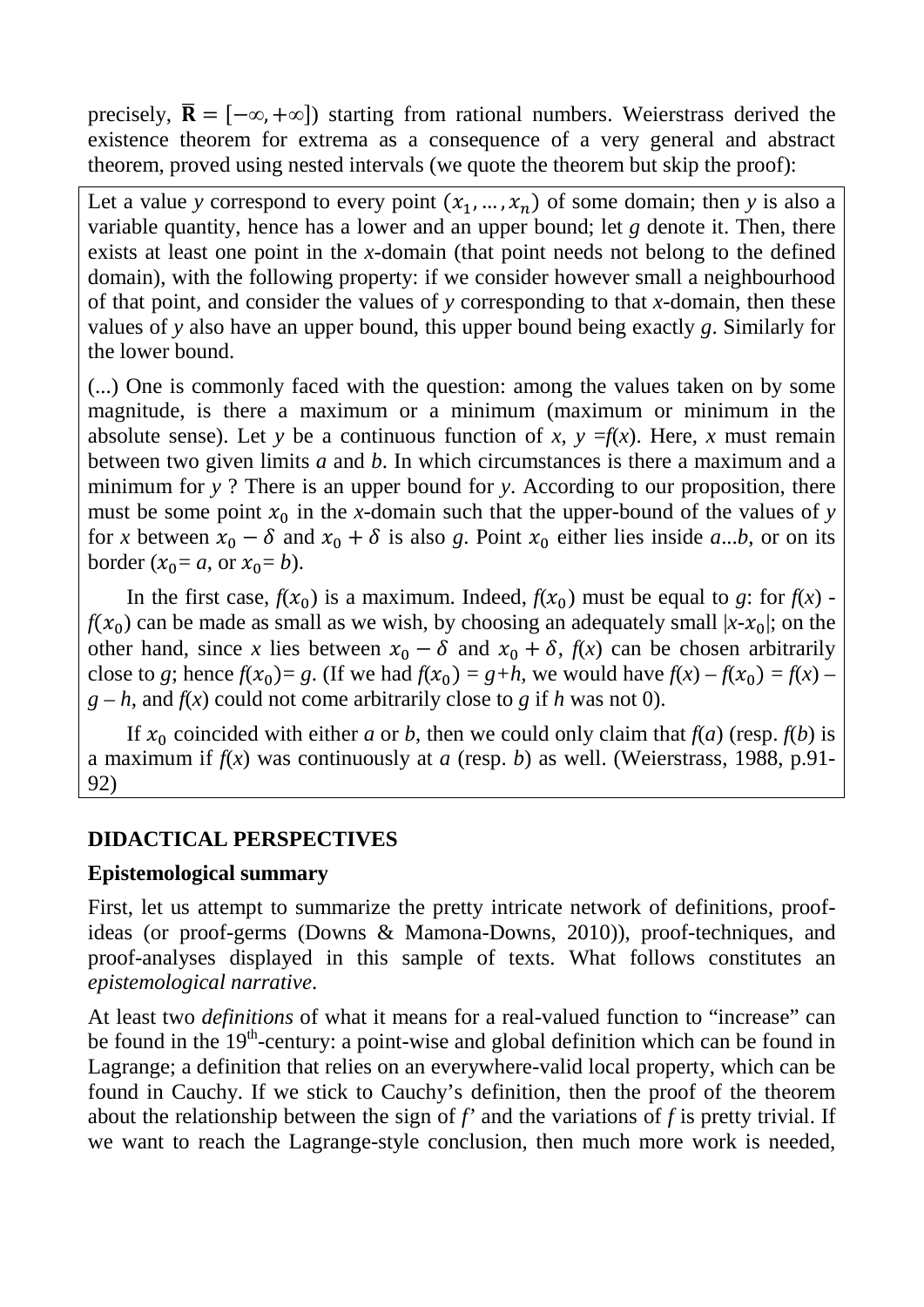since one has to start from an everywhere-valid local property (sign of *f'*) and reach a global conclusion.

To reach that conclusion, we saw two very different *proof-ideas*, namely Lagrange's and Bonnet's. In the proof we studied, and in quite a few other parts of his work, Lagrange distanced himself from the formal manipulation of formulae (finite or infinite), and engaged in numerical proof: he relied on the correct numerical understanding of the notion of limit; on this basis, he cautiously built networks of inequalities; he finally endeavoured to ground his reasoning on the determination of upper bounds for the errors in a process of affine approximation. In the first half of the  $19<sup>th</sup>$  century, many proofs of the most important theorems in function theory were written along this line. Distrust of this proof-scheme spread as mathematicians grew aware of the distinction between point-wise and uniform (continuity, convergence). They spread all the more slowly since the theorems were correct, the building blocks of the proofs showed a proper understanding of the notions at stake, and local counterexamples<sup>[7](#page-7-0)</sup> were hard to find. As Darboux insightfully (but to no avail, as far as Hoüel was concerned) stressed, there were only two ways out of this predicament: either to change proof-germs, or to establish uniformity.

For the theorem on which we chose to focus, an alternative proof became available in the 1860s, which relied on a completely different proof-idea; unlike Lagrange's proof, it did not rely on what the derivative of a function at a point *is* (a limit, which provides some local affine approximation), but on a *property* of the derivative (stated in the mean value theorem). Some elements of Bonnet's proof were later seen as insufficiently grounded, in particular the existence of a minimum or a maximum; in the 1890s, mathematicians such as Jordan used Weierstrass' analysis of the settheoretic properties of the real line to back up that weaker step in Bonnet's proof.

#### **Didactical issues, and topics to be discussed**

-

As to connections with current work on mathematical proof from a maths education research perspective, we would like to stress several features; we hope this will trigger discussion, possibly collaboration:

\* Instead of focusing on *one* proof, the (abridged) corpus we presented and the epistemological narrative we based upon it deal with a *chain of proofs* (or *deductive* chain) which has remained stable since the beginning of the  $20<sup>th</sup>$  century. The strong deductive nature of the final chain, with it seemingly necessary conceptual connections, makes it difficult to even imagine how it could have emerged progressively. The corpus shows how this emergence is (1) a collective phenomenon (a point emphasized in (Balacheff, 1987, p.148)), (2) gradual. As to the second point, it turns out that the various stages do not make up a linear chain of rigorization steps, in which each tentative proof would be more sea-worthy than the previous one. Indeed, the stages are of a much more varied epistemological nature, and do not make

<span id="page-7-0"></span> $<sup>7</sup>$  Meaning: a counterexample to a step in a proof, not to the theorem itself.</sup>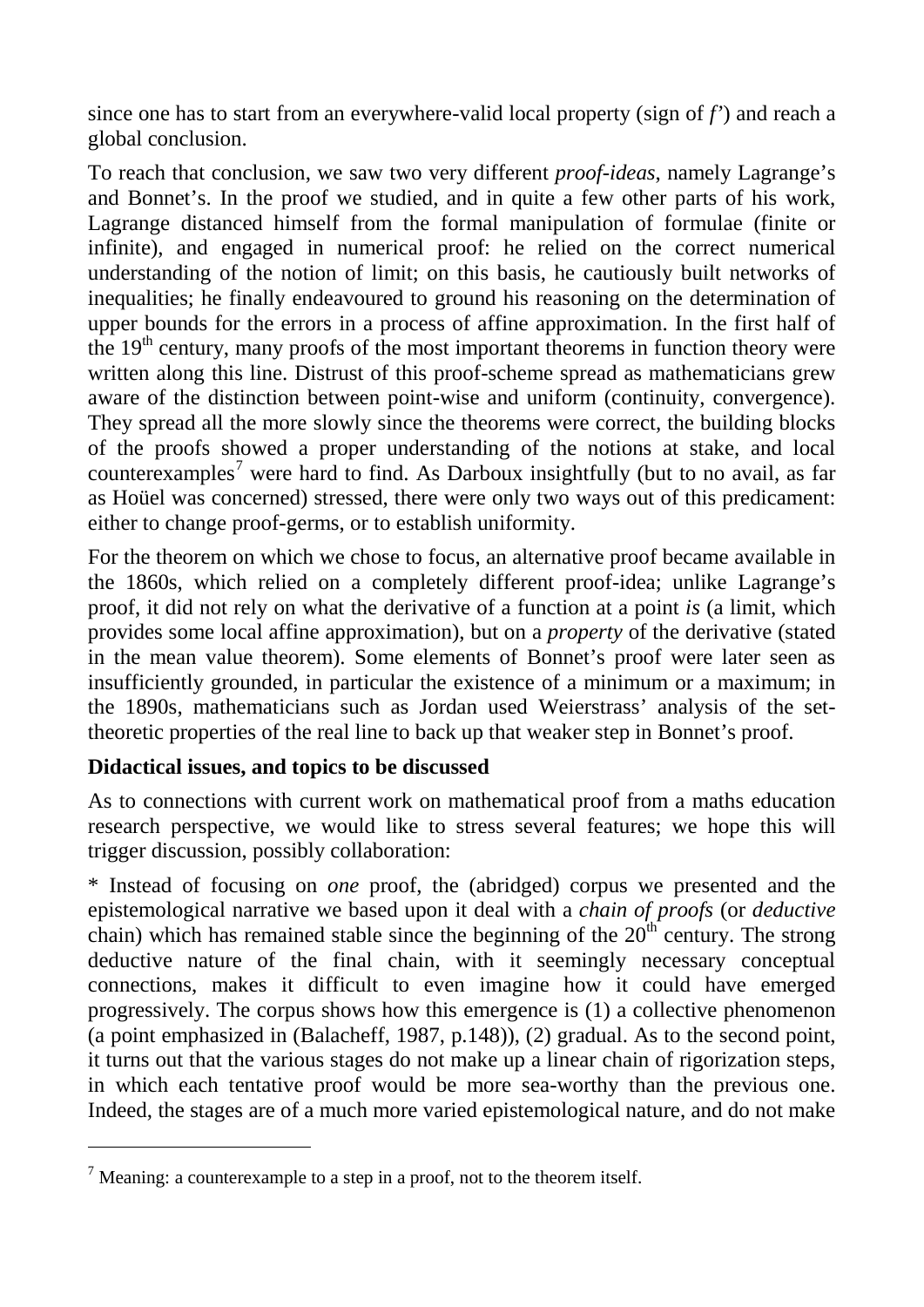up one single line: really *different* proof ideas were at play; *several* forms of rigorization can be encountered, such as regressive analysis (finding conceptual grounds from which to derive something that was previously taken to be obvious or improvable), or conceptual distinction (between point-wise and uniform). From a teaching perspective, we feel the use of such corpuses in teacher-training could help change their *image* of maths (i.e. their view of the *nature* of mathematics). We should also discuss whether or not *meta*-level, epistemological, descriptive terms such as those we used<sup>[8](#page-8-0)</sup> should/could be used in teacher-training.

\* Here, the emphasis lies on the *reading* of proofs rather on the writing of proofs. Hence, this corpus and this narrative do not directly address central issues such as the distinction between argumentation and proof, or the question of what it takes to write a formal proof-text on the basis of a well-grounded conjecture or even a proof-idea. We focused on the analysis of proof-texts, in terms of rigour and conceptual content (i.e. concepts at play); an analysis carried out by mathematicians; an analysis which students could be asked to carry out<sup>[9](#page-8-1)</sup>.

\* In the corpus we presented, we did not lay the emphasis on the use (or misuse, or lack of use) of quantifiers. It would have been possible; it would have been relevant. We focused on conceptual content rather than on deductive rigour, and claim it leads to fruitful questions. For instance, we would like to know to what extent students are able to recognize/identify fundamental theorems or concepts, when they are stated in a slightly unusual form (think of Lagrange's wording of the theorem, or his and Cauchy's use of the notion of derivative-as-a-limit); we would like them to explore whether or not, and in what respect, Lagrange's and Cauchy's views on what "increasing function" means are equivalent.

#### **REFERENCES**

-

- Durand-Guerrier, V., & Arsac, G. (2005). An epistemological and didactic study of a specific calculus reasoning rule. *Educational Studies in Mathematics, 60(2)*, 149– 172.
- Balacheff, N. (1987). Processus de preuve et situation de validation. *Educational Studies in Mathematics*, *18*, 147-176.

<span id="page-8-0"></span><sup>&</sup>lt;sup>8</sup> Among others: local counter-example, conceptual distinction, regressive analysis, proof-germ, inaction definition; in other texts, we relied heavily on: concept image / concept definition, change of semiotic registers etc. (Chorlay, 2007).<br><sup>9</sup> This potential *task* was already mentioned in the conclusion of Robert and Schwartzenberger's

<span id="page-8-1"></span>survey paper of 1991, among tools to enhance students' proof-writing and proof-understanding skills: "Thirdly, one can suggest instruction based upon the activities of mathematicians themselves, for example through the study of historical mathematical texts. A difficulty here is the barrier of notation and language as well as the extreme difficulty of many concepts when formulated in their original contexts." (Robert & Schwartzenberger, 1991). Although the difficulties mentioned at the end of the quote are usually quite overwhelming, we would like to argue that it is not the case here.